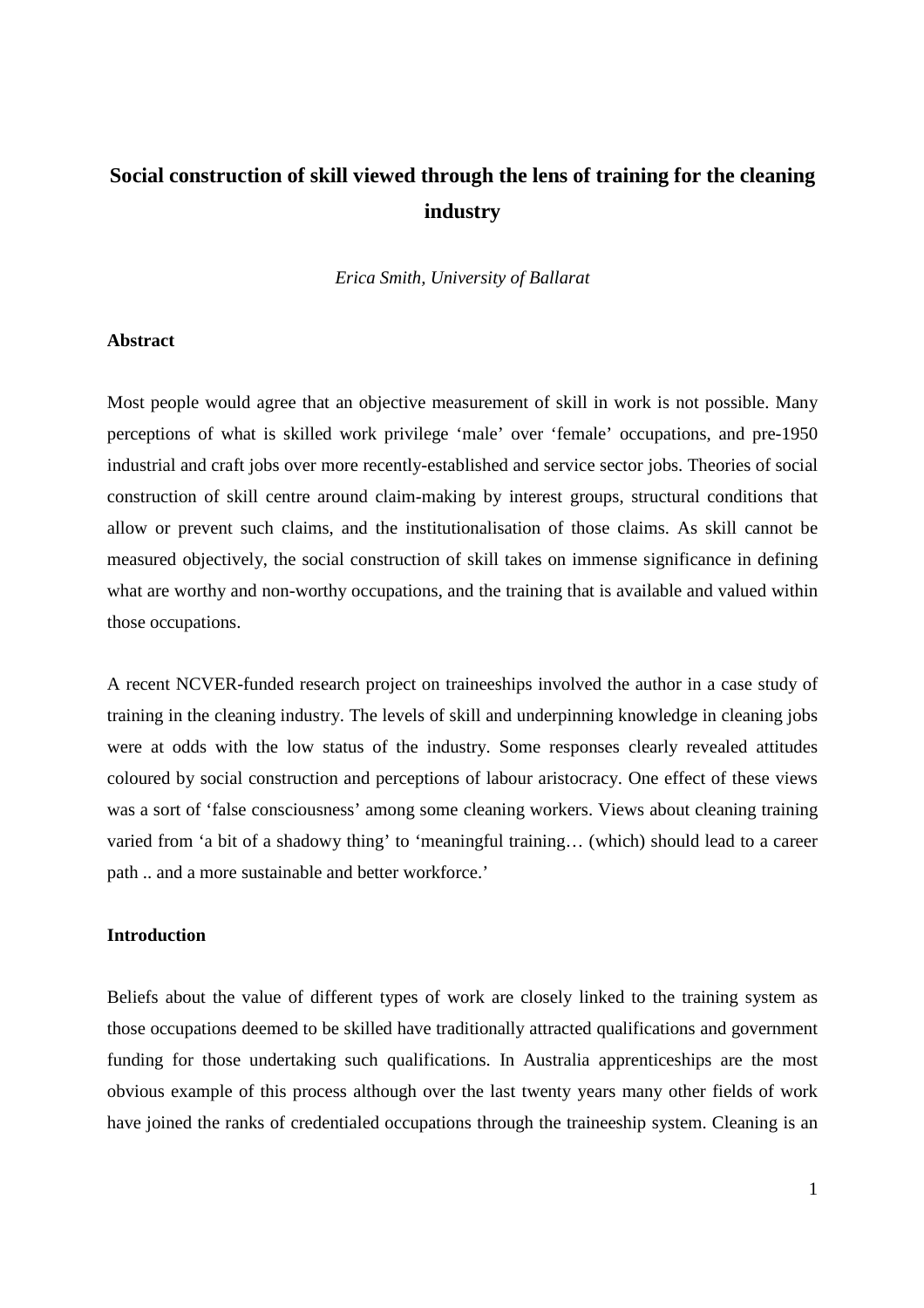occupation that has generally been viewed as low status. This paper reports on data from a case study that was part of a larger project, funded by the National Centre for Vocational Education Research, on quality of traineeships. Cleaning was one of six occupational areas selected for the study. The paper uses theories of social construction of skill and worker false consciousness to analyse data from the case study.

#### **Background and literature review**

#### *Social construction of skill*

In Australia as in other countries, skill has become a central concept in understanding social and economic progress (Wolf, 2002). Concepts of skill affect the perceived worth of different occupations and of individual workers and the ability of national economies to respond to change. Recent debates on skill shortages have proceeded without a fundamental examination of the nature of skill. As Borghans, Green & Mayhew (2001: 376) point out, in the absence of examination of what 'skill' means, the rhetoric of policy 'could turn out to mean very different things to different people'. A precise understanding of what we mean by skill is particularly important for the  $21<sup>st</sup>$  century as western economies continue to move away from primary and secondary industries towards the service sector (Triplett & Bosworth, 2004)*.* Because of this, many jobs formerly regarded as among the most skilled have become relatively unimportant, and newer jobs contain new forms of skill that did not exist a hundred years ago.

Positivist/technicist approaches view skill as an unproblematic, measurable 'quantity' (Attewell, 1990, Felstead *et al*, 2005). Within this positivist framework, reliant upon indicators such as complexity and autonomy (Adler, 2007), skills relating to working with people are generally seen as being of less importance than skills relating to working with things. This view emphasises the supremacy of so-called 'traditional trades' such as plumbing or machining over occupations such as aged care and retailing. Positivist attempts to measure skill are mainly recorded within the human resource management and economics literature. In the US, the Dictionary of Occupational Titles (DOT) has been widely used (Spenner, 1990).

Social construction theory helps to explain some of the anomalies that surface when looking at positivist notions of skill. This broad theory centres on claim-making by interest groups,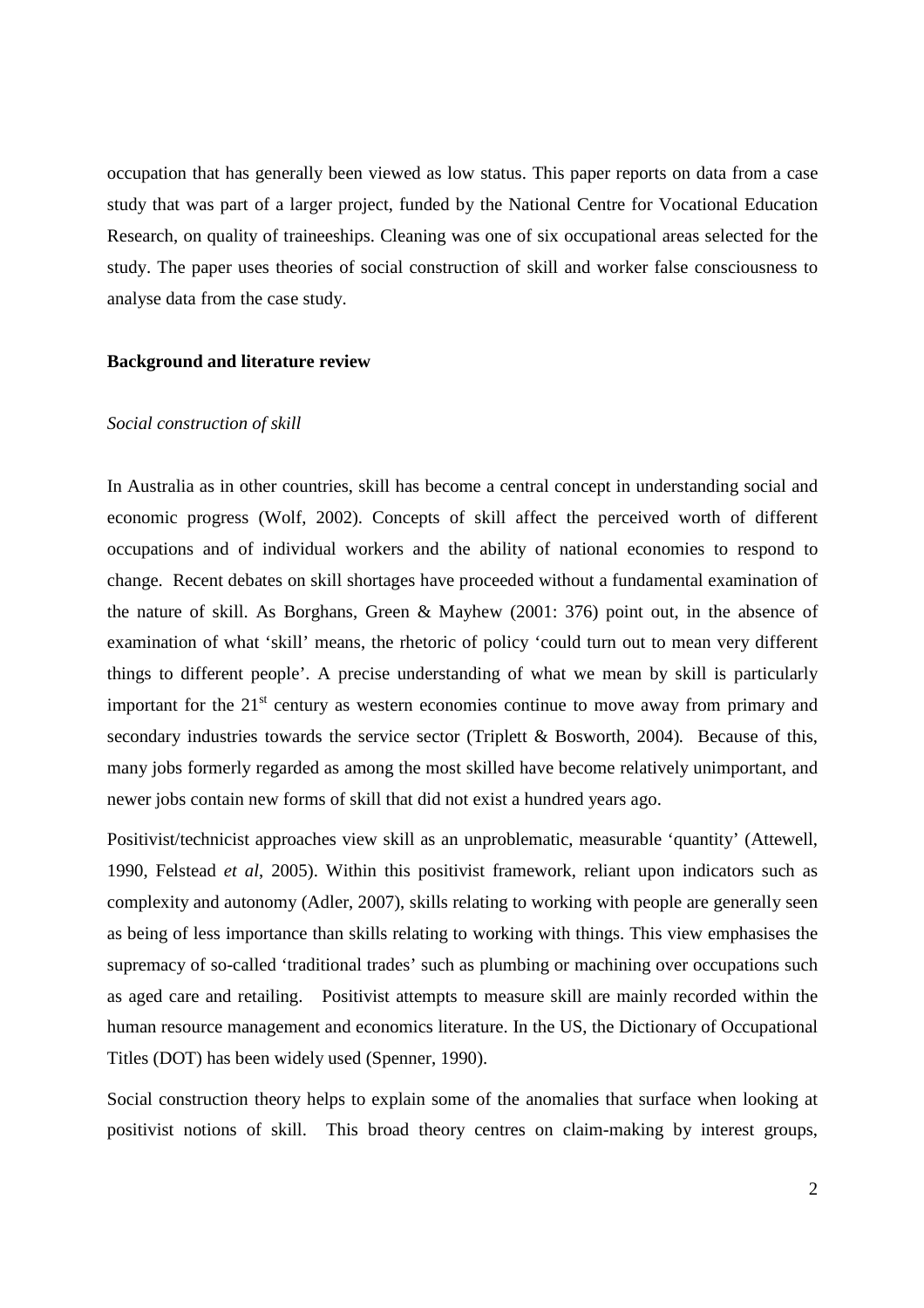structural conditions that allow or prevent such claims, and the institutionalisation of those claims (Schneider, 1985, in Steinberg, 1990: 455). Applied to skill, social construction theory attempts to account for beliefs about skill and the job hierarchies that are then operationalised through pay, job evaluations, industrial relations and qualifications systems. Littler (1982: 10-11) in a seminal discussion of this topic from a labour process standpoint asserts that jobs gain a 'skilled' label because collective organisation by workers has won that label. Feminist approaches (eg Steinberg, 1990, Healy, Hansen & Ledwith, 2006) extend this labour process approach to account for the influence of gender and race as well as unionisation.

#### *The cleaning industry*

The cleaning industry in Australia as in all developed countries is large; there was a national turnover of \$2 billion a year at the time of the latest Australian Bureau of Statistics report on the industry, in 1989-99, (ABS, 2000). The industry is also diverse, with a preponderance of small employers – half of companies are sole proprietors - although there are three major companies, Big Clean Services, ISS Facility Services and Menzies International (IBISWorld, 2008). There was a workforce of 95,000 in 1999 (ABS, 2000) but it is likely that the numbers have considerably increased since then. Most cleaning workers are employed in the commercial sector (e.g., cleaning services for hospitals, offices, schools and hotels) but there is also a strong domestic sector and specialisations such as carpet cleaners. Technological development is rapid although the take-up of new technology is uneven across the industry. The industry is characterised by low pay, high labour turnover, a large proportion of part-time, casual and 'selfemployed' workers, workers with literacy and language disadvantage, and an international student workforce (ineligible for traineeships) in the metropolitan areas. A recent government report (DEWR, 2006) into the cleaning industry found that there were substantial recruitment difficulties, especially in Western Australia, and that the available pool of workers was often of lower quality than employers would have liked. The major complaints were about work ethic, insufficient technical skills, and communication skills (DEWR, 2006:9) – issues that would be readily addressed through training. Reasons provided by employers for difficulty filling vacancies were low status, the unsociable working hours and the nature of the work (DEWR, 2006: 7). DEWR concluded that the tight labour market provided an opportunity for the cleaning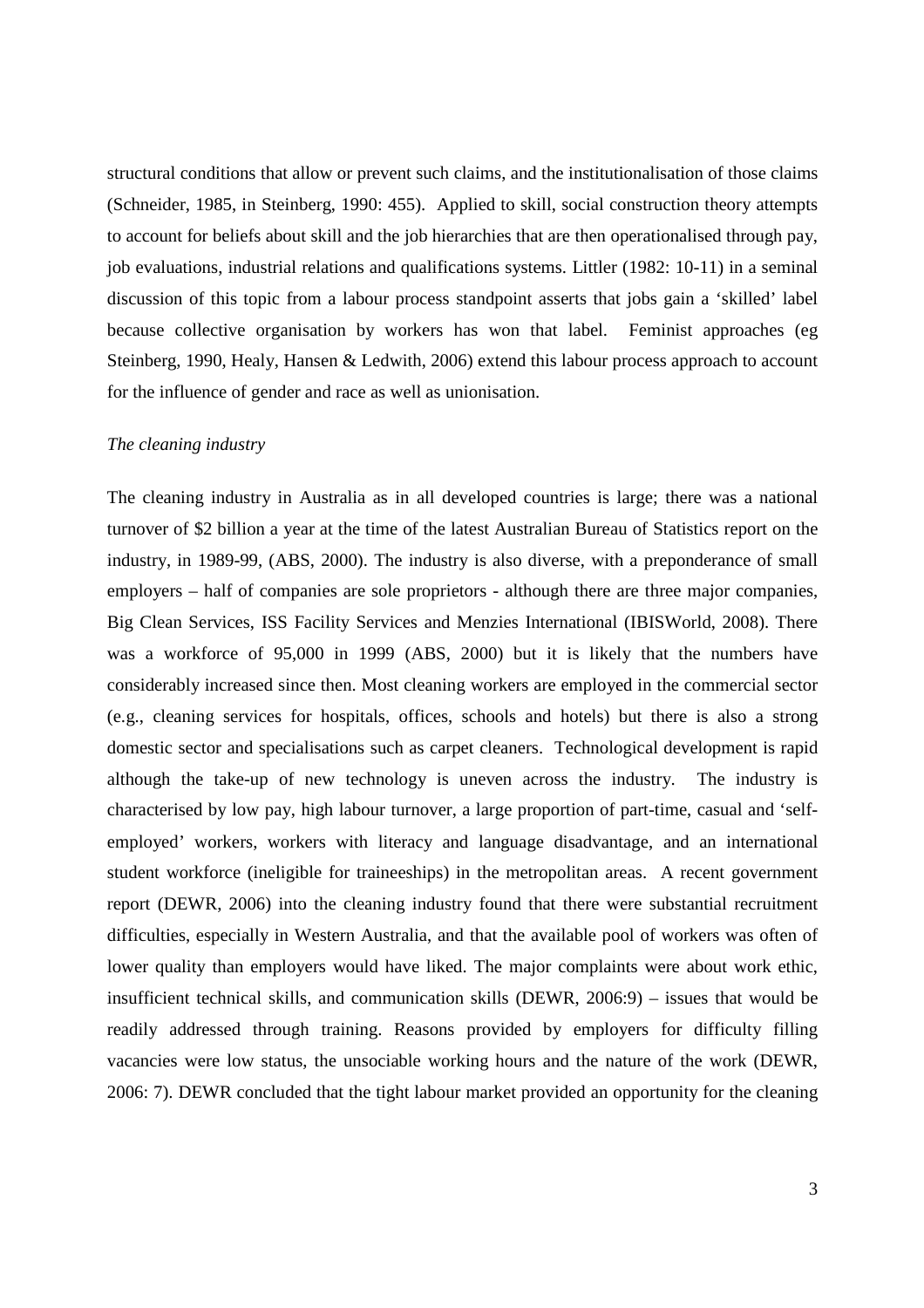industry to consider recruitment from traditionally hard-to-place groups such as parents returning to the workforce.

The major employer associations in the industry are the Building Services Contractors' Association of Australia (BSCAA) and the Australian Cleaning Contractors' Association (ACCA). The major trade union is the Liquor, Hospitality and Miscellaneous Workers' Union. The industry is part of property services which at a national level is covered by the Construction and Property Services Industry Skills Council (CPSISC).

Traditionally, training in cleaning has been informal and on the job. Trainees are now present in the cleaning industry and they undertake qualifications in Asset Maintenance (Cleaning Operations) which are included in the Asset Maintenance Training Package PRM04, which is the second iteration of the Training Package. The focus of the case study was on the Certificate III in Asset Maintenance (Cleaning Operations). Certificate II appears to be most commonly offered as a pre-employment course, and Certificate IV is generally undertaken by supervisors. There is also a Certificate I in Asset Maintenance (Cleaning Operations) which contains only three units and appears to be offered to particular client groups e.g., potential early school-leavers.

# **Research method**

This cleaning industry case study consisted of document analysis of the Training Package qualification, interviews with industry stakeholders including managers in a public and private RTO, an in-depth study in one organisation, and interviews with senior staff in two other companies (one a Group Training Company) and one additional Registered Training Organisation. Stakeholder interviews were conducted by telephone and were of 45-90 minutes' duration. The interviews were recorded and transcribed with permission. The research took place in late 2007 and early 2008; the fieldwork was in Victoria and the telephone interviews were all in the eastern States. Interviewees are listed in Table 1 (at the end of this paper).

The in-depth study was of 'Bill Saunders Cleaning' (pseudonym) which was a privately-owned cleaning business in a regional city in Victoria. There were 18 employees, all of whom were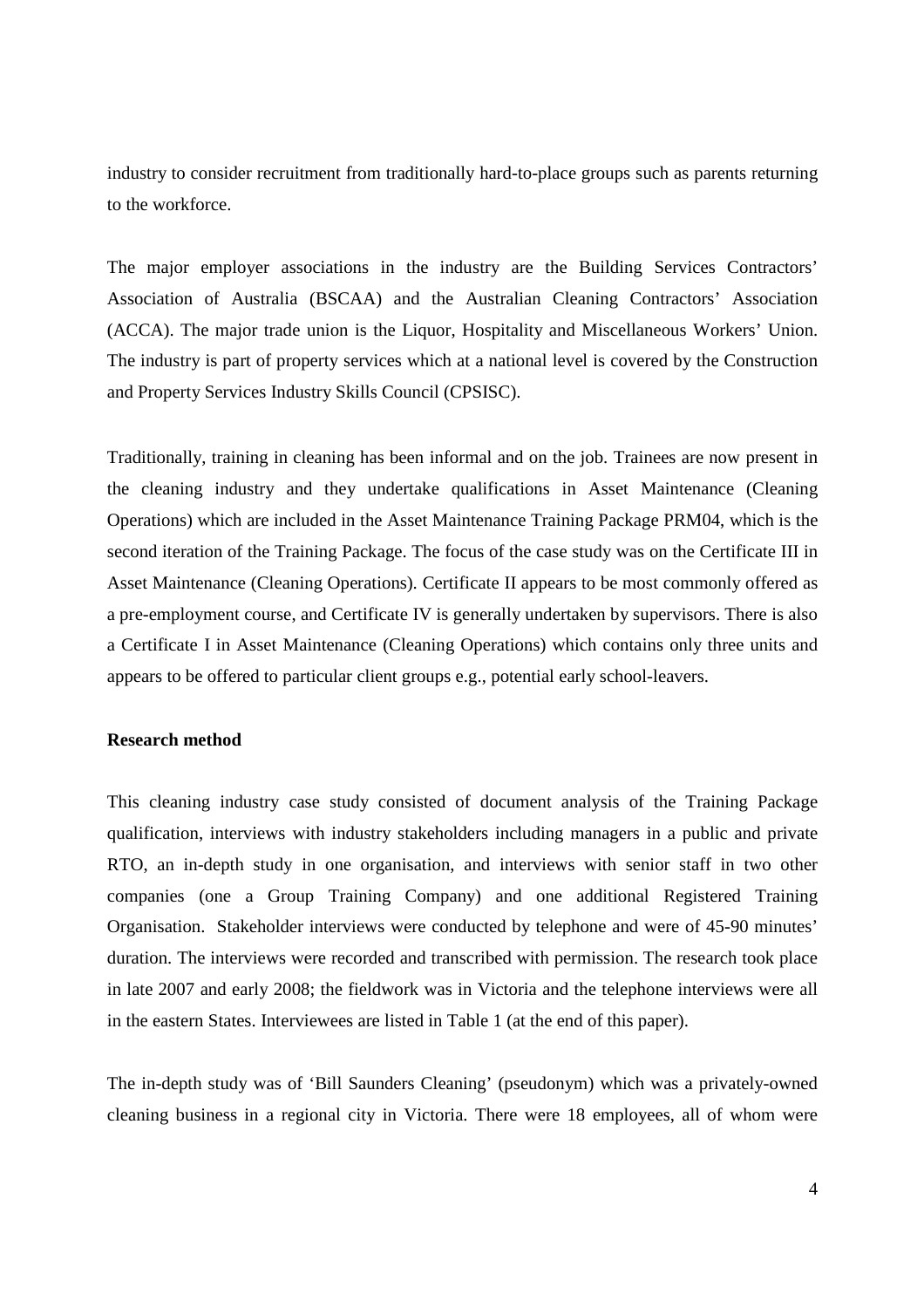employed on a casual basis, although many worked close to full-time hours at least some of the time and had been with the company for some years. The work was divided amongst commercial and domestic work, the majority commercial with included schools as well as office and other premises. The work was fairly gender-segregated with men normally doing windows and handling heavy equipment such as carpet cleaners, while women undertook the lighter work. The men's work tended to be daytime while the women's tended to be early mornings and afterhours. The company had been operating for 18 years. The business presented many management challenges associated with managing a large casual workforce, with substitute staff often needing to be found for staff who were sick or absent for other reasons. The company study involved face to face interviews at the company office (which was also the manager's home), a worker's home and the RTO that provided traineeship training for the company.

For the purposes of examining the social construction of skill, this paper focuses primarily on the responses of training providers: 'State TAFE', 'Regional Public' (also a TAFE provider), 'Institute of Training' (private RTO), STEP (community RTO) and Clean Co (enterprise RTO), and on the responses of the interviewees from 'Bill Saunders Cleaning'. These interviews are marked in Table 1 with an asterisk. However, data from other interviewees is included where appropriate.

# **Findings and discussion**

#### *The nature of skills within cleaning*

The Certificate III PRM30104 has five core units and 14 electives, of which three may be from another Training Package. The core units are shown in Table 2 (at the end of this paper).

Electives include units on working with particular surfaces, types of furniture/fitting or cleaning systems, infection control, and responding to client inquiries and complaints. Nominal hours are between 295 and 600 depending on electives selected (OTTE, 2004). In Victoria, cleaning traineeships last for a maximum of 18 months full-time, 36 months part-time (OTTE, 2004: 33). These data contrast with, for example, the various General Construction Certificate III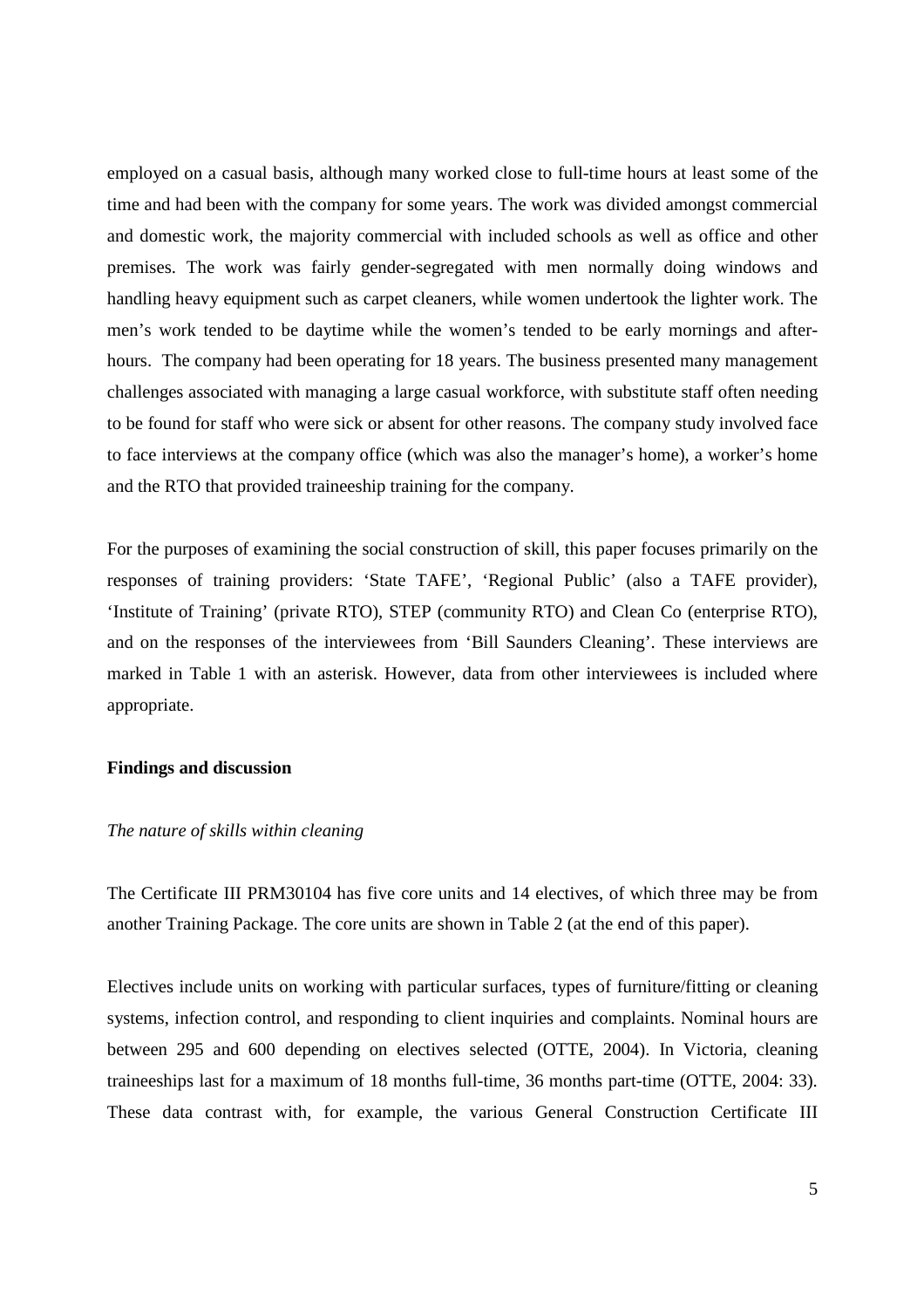qualifications, which attract nominal hours of around 900-1000 and apprenticeship terms of three to four years.

The traineeship qualifications (Certificate II and III) were considered to be of high quality and had good industry acceptance among those who were aware of them. However, the industry was not yet routinely demanding qualified people, generally asking for 'experience' but it was expected that a demand for the qualification would follow. Qualifications were sometimes used by companies to help them win government tenders and for Bill Saunders, for example, this was an important level for him to qualify his staff. . Meanwhile, possession of the qualification undoubtedly helped people get jobs because it was proof of experience and skills. As the BSCAA representative said

*'They (traineeship graduates) would have started the process to understand and learn the industry. There are obviously physical aspects of training like learning to vacuum, learning to clean toilets… they're all important and if the employer doesn't have to go through that process with a new employee then obviously it's saving a lot of time... a significant part of the traineeship is OH&S. You and I might think that getting the cleaner to check his (sic) cord before he plugs his vacuum cleaner in is a normal part of the process – well it's not easy to get them to do it… they've got to self-regulate. '* 

Those nearer the delivery area recognised deeper skills involved in the work as well as the risks that training could address. The 'Regional Public' interviewee said

*'.. the equipment that is out there now, the responsibilities and security factors – these cleaners are locking up multi-storey buildings and banks with guards and a lot of responsibility … people are getting very, very ill in this industry. The chemicals we use can kill people..'* 

While most people found the content of the qualification suitable there was a criticism from the 'State TAFE' respondent, He said

*It's pretty, you know, lots and lots of different units, you know, … ' clean a glass table' or ' a window'*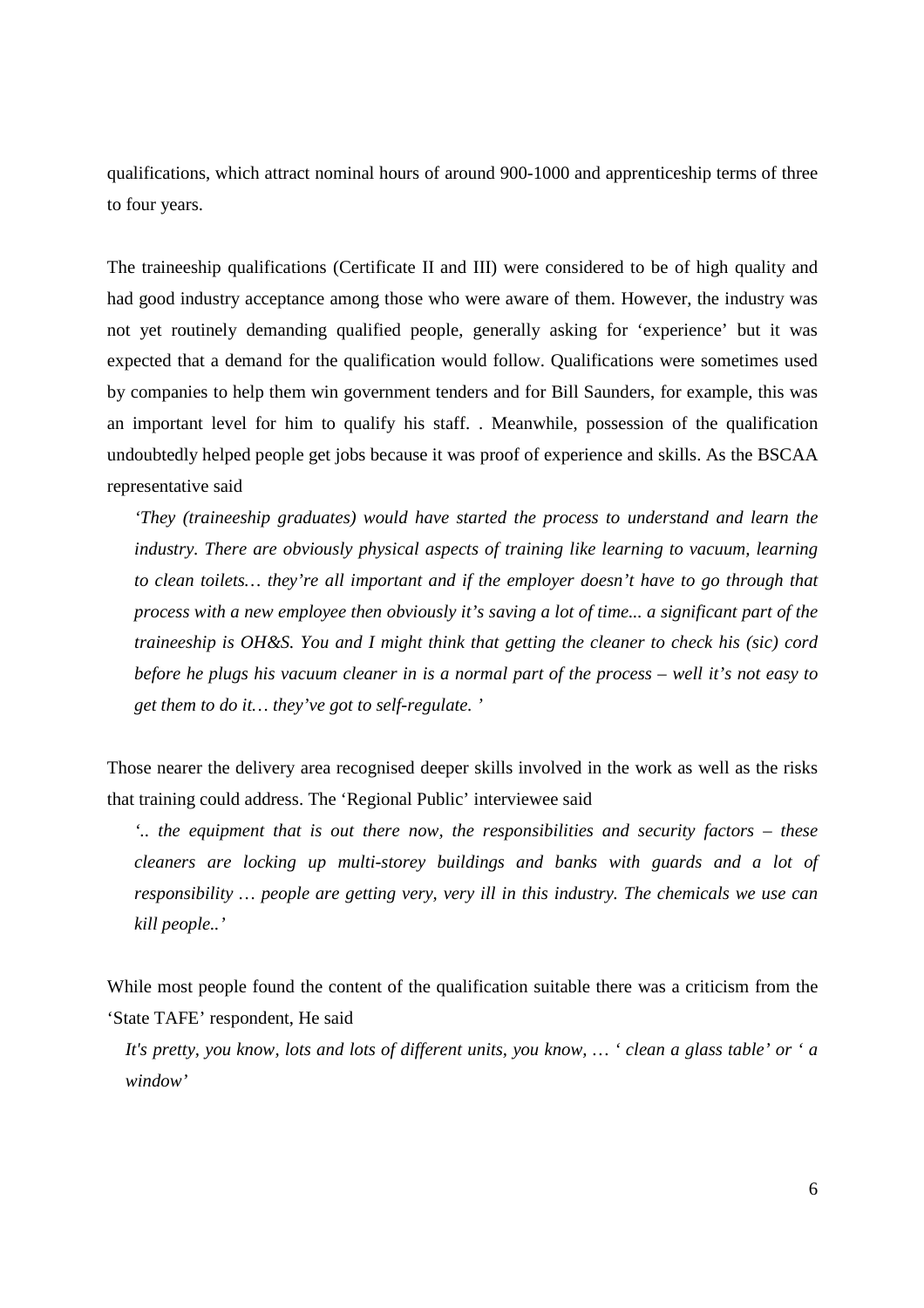This comment was obviously based on a misinterpretation of the unit 'clean glass surfaces'. Such a misconception from the 'State TAFE' curriculum manager responsible for the area could indicate the lack of interest from this major public training provider in cleaning training and a readiness to believe that the qualification is inferior.

#### *Attitudes towards the cleaning industry and cleaning training*

Many stakeholders talked positively about cleaning and cleaning training. They had hoped that traineeships would professionalise the industry and lead to a training culture, and felt that on the whole this was happening. They discussed the levels of skill inherent in the job of cleaning and the way in which the traineeship validated and lifted skill levels. They felt that quality of work in the industry and particularly OH&S and sustainability would be lifted by traineeships. The BSCAA representative said

*(it needed to) really tackle the OH&S area because there are a lot of shonky practices, this is an area where obviously OH&S has such a big impact – correct movement, correct bending techniques, and using heavy equipment.* 

He said that OH&S consumed greater and greater amounts of managers' time and hence good training of workers in this area was a business necessity:

*'(As a manager) ten years ago I would probably have spent an hour a week on it, and I'm now spending probably a day a week.'* 

The union representative thought that with more trained staff more full-time jobs might be created and more people attracted into the industry as a career choice. The industry was diverse and the traineeship qualification offered a pathway both for employees and for small business owners. The BSCAA representatives said that the average age of business owners was rising and traineeships offered a chance to provide pathways to senior management for younger workers. It was stated that for the area to take off, people with a 'passion' were needed and this was certainly evident among several interviewees.

All stakeholders agreed that there had been some instances of 'abuse' of funding systems by employers to gain incentives but those with broader knowledge tended to say that this had not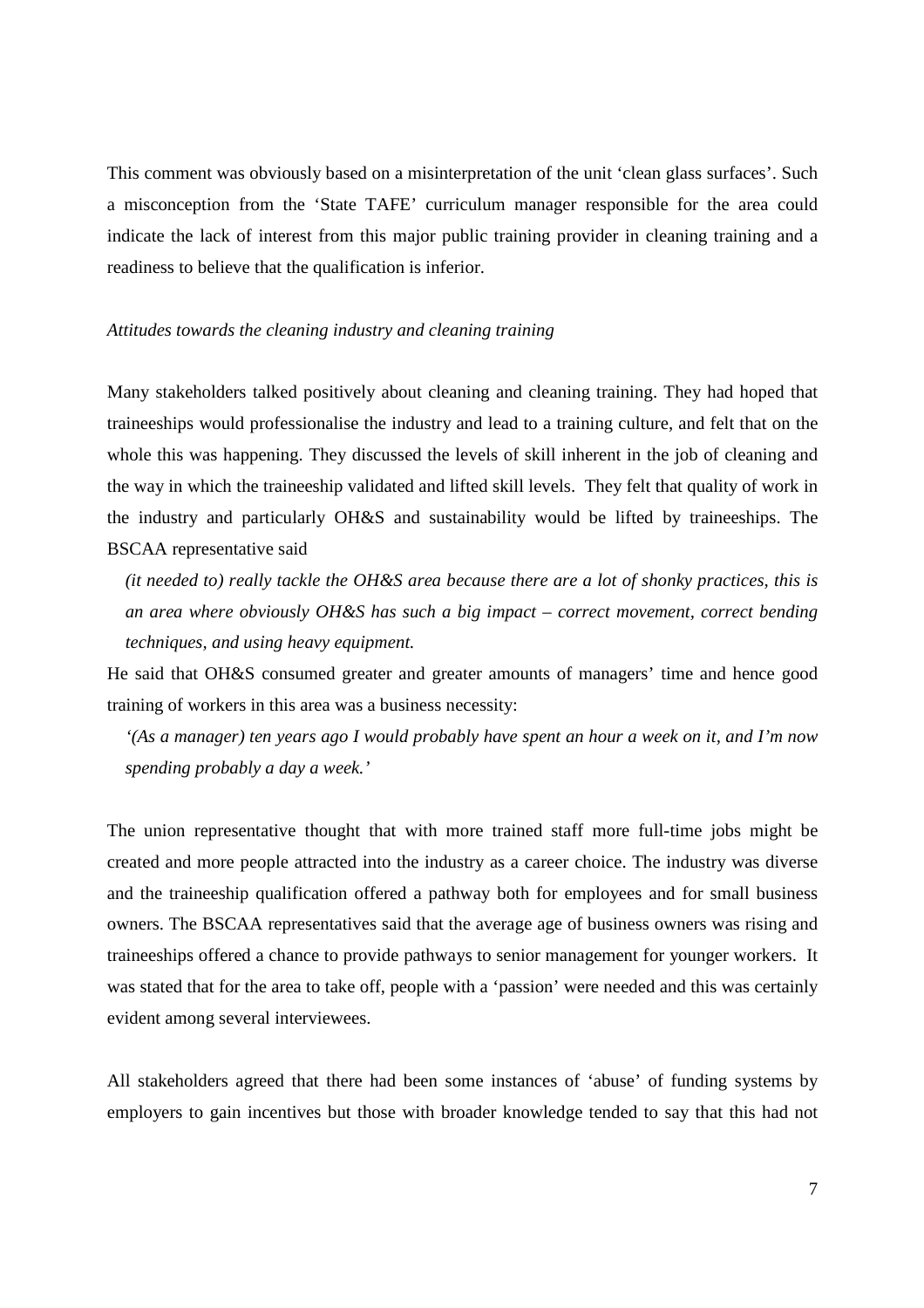been severe in the industry and that there were 'really good solid experiences' as well, according to the BSV interviewee. Attrition rates of trainees were believed to be around the middle range. Since many workers were part-time and often of low literacy or non-English speaking background (NESB) the qualification had been valuable for equity reasons. A view was expressed that managers taking on trainees should be appropriately qualified and/or that AACs should assess companies for suitability. Poor management was identified by respondents as a major problem in the industry, and so more engagement in Certificate IV programs would help both generally and with supervision of trainees. It was strongly felt that training improved the status of the industry.

The 'State TAFE' respondent oversaw delivery of cleaning qualifications in his State as part of construction services, his own background being the building industry. He did not have high regard either for traineeships in general or for this qualification in particular. There were not many students enrolled in this area in 'State TAFE', and no full-time teachers employed; it was described as a 'bit of a shadowy thing'. The respondent felt that the training was low-level, did not move beyond what was already undertaken in the workplace, and felt it was not important for 'State TAFE' to worry about its quality, feeling that cleaning traineeships were better left to private RTOs and enterprise RTOs. He said:

*We're not talking about something that's a critical occupation, an important one, we are not talking about someone who is doing something that's fundamental to human health and safety for example, so … I'm not sure there's any major gain in this type of thing.* 

He believed that there were no technological advances in the cleaning industry.

This interview contrasted starkly with the co-ordinator of cleaning training at 'Regional Public' in another State, who was interviewed as part of the Bill Saunders case study. This co-ordinator managed a great number of cleaning training programs including, but by no means limited to, traineeships that extended throughout his State and into two adjacent States. The range of programs included on-site partnerships with major industry partners. He employed three fulltime staff and a large number of part-timers and contractors throughout the different locations. He mounted 'field days' for local employers where they could inspect and try out new equipment. Mindful of the comments of the 'State TAFE' interviewee, the researcher asked the 'Regional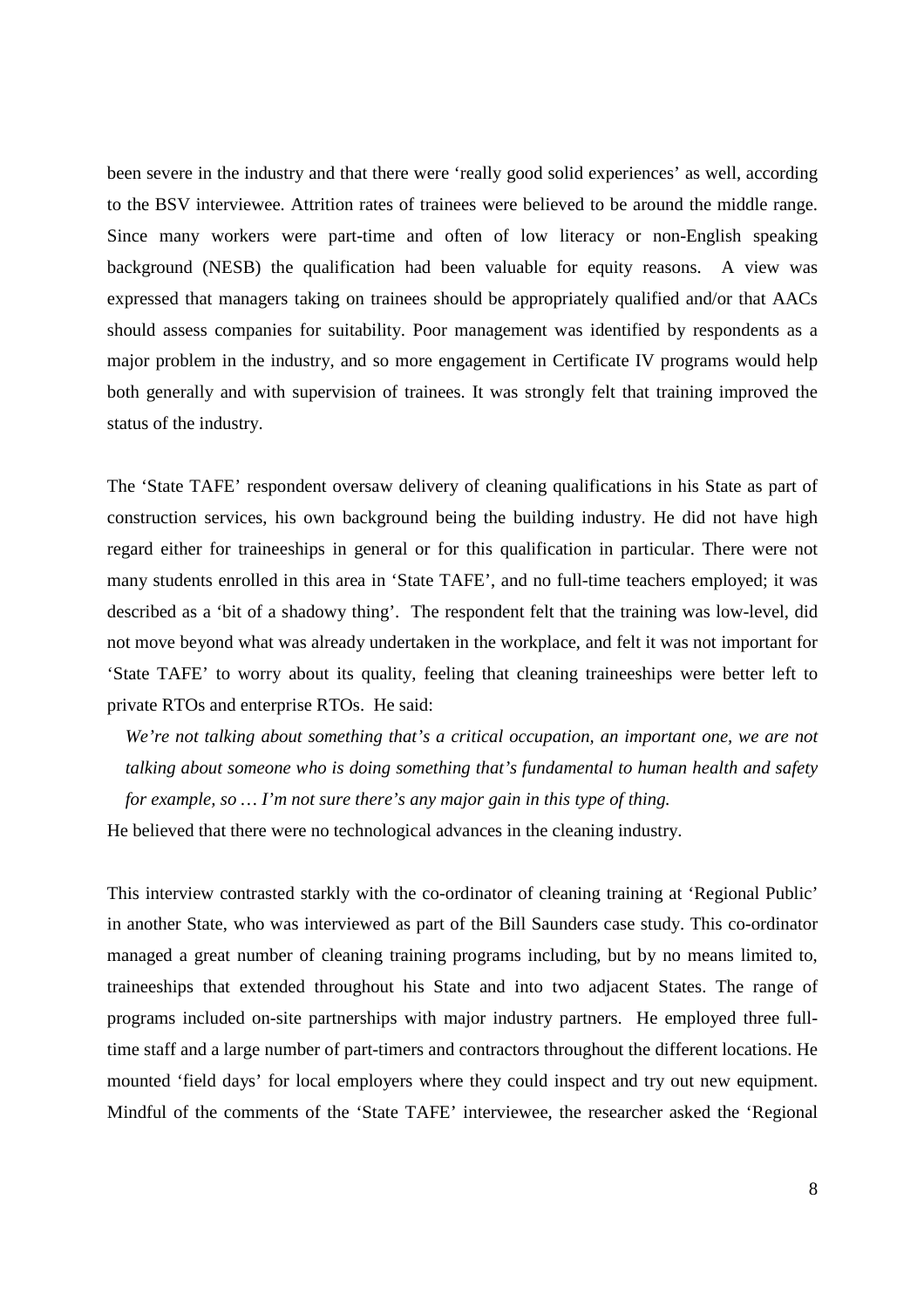Public' interviewee whether his section in the Institute received any derogatory comments from traditional trade areas, such as construction, within his Institute. He responded

*No. Definitely not. If anything, I mean, we're probably getting more and more out there now than a lot of other areas. We're sort of lucky here; we're one of the – what would we call it – bigger players probably in the trades as far as student contact hours go, and our numbers go*.

# *Provenance of views about the worth of cleaning and cleaning training*

Stakeholders' own backgrounds seemed to be very important in the value they put on the cleaning industry and cleaning training. Those who had worked in traditional trades seemed more likely to consider cleaning work to be unskilled and to be willing to believe that the training was inferior. However this was not always the case. The 'Regional Public' interviewee was also from a trade background but had entered cleaning as a second job when he needed extra money while his family was young. It was clear that many of the people he worked with and the industry contacts he had were passionate about the industry. He said

*Look you won't slow us down on it; we're mad on our cleaning, all of us, all over the state and once we start, we get into it.*

Those interviewees who worked closely with disadvantaged clients also seemed more aware of the skills involved in the job and the benefits of training. For example the Brotherhood of St Laurence staff were able to point very clearly to the generic skills as well as the technical skills developed during cleaning training; one described it as 'like getting an arts degree ... it gives you the skills to do something else.' The generic skills included the important social and negotiation skills needed in an industry where almost always workers are working on the premises of another employer.

*'False consciousness' of workers in cleaning*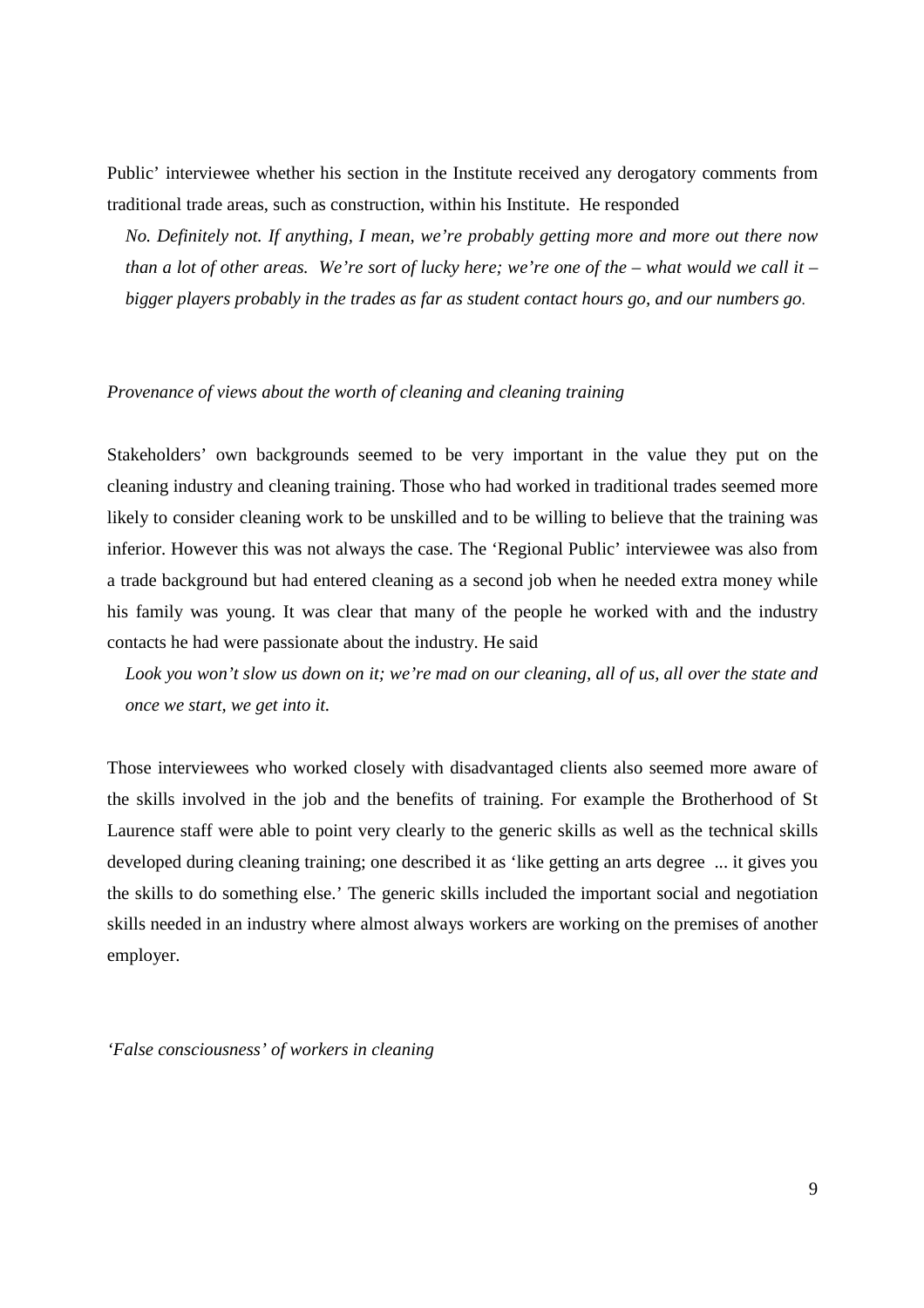The Marxist term' false consciousness' is used most frequently to explain workers' complicitness in their oppression by their capitalist masters. In this paper the term is used in a different way  $-$  to explain the way in which cleaning workers perceive their job as low skilled and of low status, and perceived lack of power in their own careers.

Training was reported by some stakeholders to reveal to workers the skill inherent in their jobs and their own potential for taking more control over their working lives. The 'Regional Public' interviewee' described the excitement that workers felt when they saw the new technology that was available in their industry

*And it's fantastic – you know they've got a rotten old stick at work with a few bits of hair on it - that's called a mop, and they say 'Look at what (the equipment) you've got – wow.*'

The 'Big Clean' traineeship co-coordinator referred to workers' pride in their traineeship qualifications.

*A lot of these traineeships are you know, targeting a blue collar audience… like someone who's been a cleaner, may have been a cleaner for 5, 10 years, but there's been no formal recognition of what they've done, and … they see themselves as just a cleaner.The recognition that what they're doing actually does have some value somewhere in an educational framework, has made them feel, I think, just a lot more prouder about what they*  do, in themselves, with their self esteem ... If we have a big group that finishes their *traineeships on the same site, or from sites that are closely related, we'll have like a little graduation ceremony for them, and just to see people who may have never enjoyed an educational accolade in their whole life, this is a big deal for them and it's really special and it's really nice to see that and to see that pride, and the fact that, you know, something they've done has got a perceived value now that may not have had before, or they didn't think had before.*

However the perceptions of low status - or what one respondent referred to as the 'stigma' of working in cleaning - appeared to be quite persistent. A female cleaner in the 'Bill Saunders' case study, was appreciative of the learning she undertook in her off-the-job training. Yet when talking about the tasks and skills she learned she often used the word 'just'; for example, 'mostly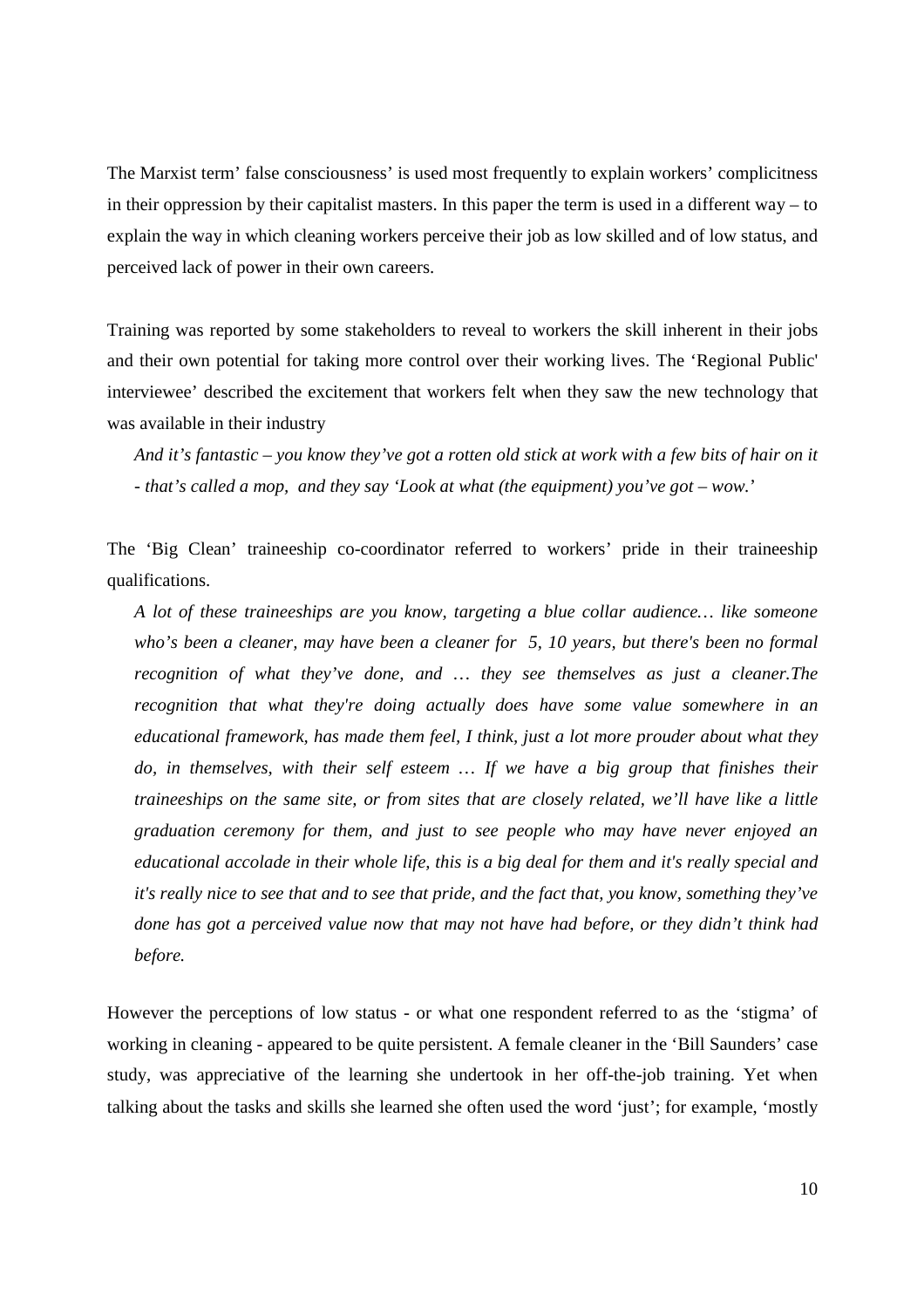just going over ways to learn floors', 'mostly just that sort of thing'. It took a great deal of questioning to draw out from her the different areas covered in her work and in the training. Yet when asked if she would undertake further qualifications in the industry said

*I wouldn't mind it. I'm not sure what there would be further along. If he (the manager) wanted me to do another one, I would do it.*

The other, male, worker interviewed had an almost identical answer:

*If (the manager) wanted me to do it, I wouldn't say no. I would go and do it without a worry'*  His view of the training was that is was 'too easy' and yet he was able to describe many complex operations that had been covered; he seemed to find it 'easy' because he had already learned most of the skills on the job.

This seeming dissonance between the skills that stakeholders were able to point to in cleaning jobs and the 'false consciousness' of the workers themselves could be explained by a number of reasons. In the 'Bill Saunders' case study the two workers were grateful to their manager for giving them work after returning to work, following child-rearing in one case and a back injury in the other. The Brotherhood of St Laurence programs catered for similarly and more disadvantaged clients. The DEEWR (2006) report referred to earlier in this paper noted that cleaning work was suitable for such 'hard to place' people. Workers with low self-esteem are perhaps not likely to have a very high opinion of the jobs they are able to access. Another reason could be that most workers appeared to be introduced to the concept of traineeships through their employer, either as existing workers or after having been employed as a new worker, rather than actively seeking a traineeship. In this way they seemed to become reliant on their employers to inform them of training opportunities, and independent seeking after higher-level qualifications did not seem to be common. Selecting a qualification involves actively considering that occupation as skilled; entering one almost by accident does not promote a perception of the qualification as valued.

## *What can improve the image of cleaning training?*

When asked what was necessary, or what needed to change, to improve the quality of traineeships in cleaning, respondents hoped for a greater understanding among some stakeholders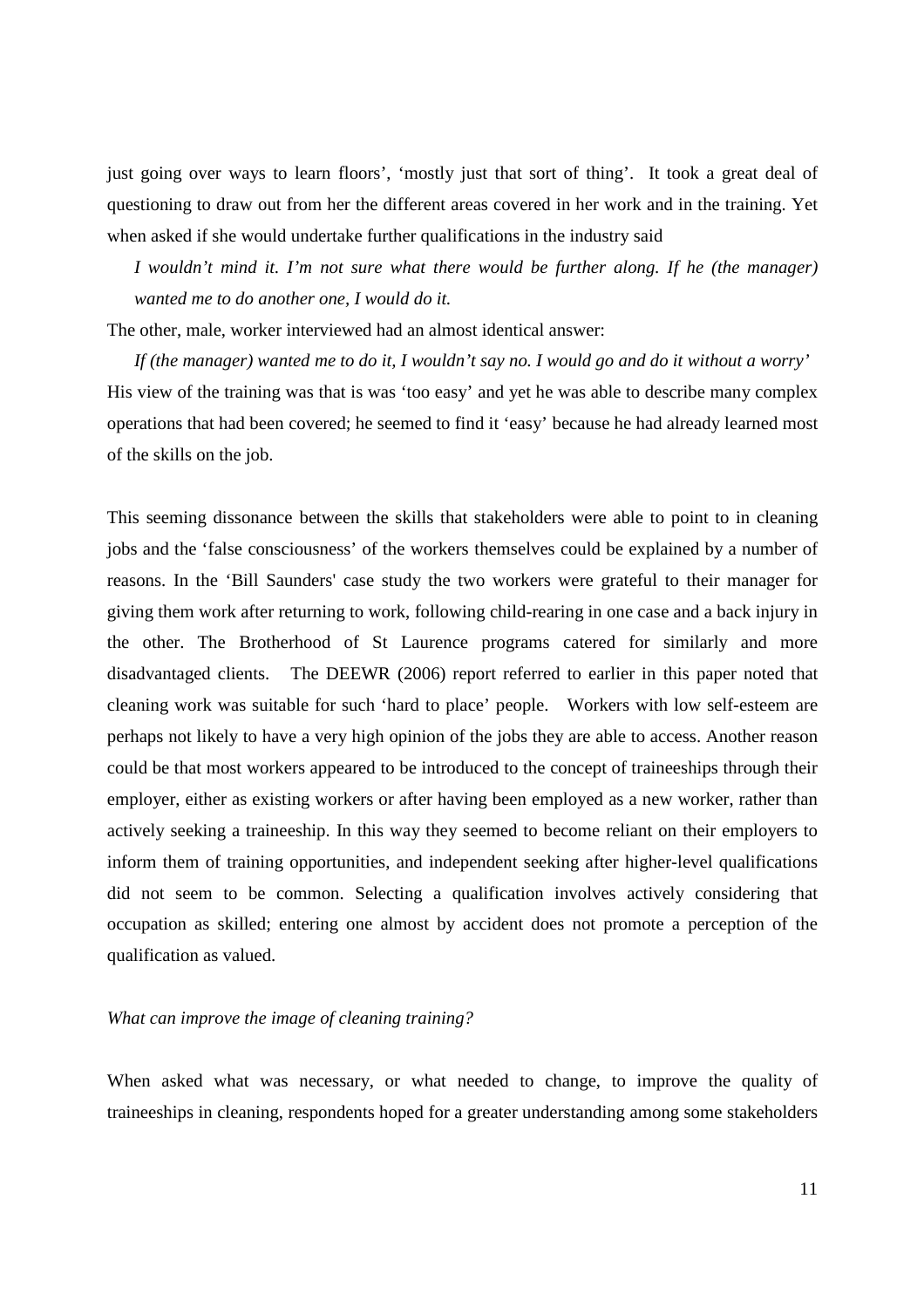of the importance of the industry and therefore of qualified staff. A greater understanding of the match between job roles and the different qualifications was desired. Respondents mentioned the need for better quality in training; the interviewee from 'Institute of Training' said that she sometimes had to resist pressure from companies that did not seek much training, reportedly saying 'Can't you just follow them around?' The implication of this comment was that other RTOs did not provide proper training services and that some employers actually preferred this. Some respondents said that trainees needed to be made aware of practices across different workplaces, so that their learning extended beyond what they needed in their immediate job.

It was reported that the low status of cleaning was, to some extent, justified because there were some 'cowboys' operating in the industry. Respondents suggested that supervisors themselves might not be well-qualified and compensation needed to be made for this when arranging training programs. It was mentioned that sometimes people bought a cleaning business as a pre-retirement activity and they were not particularly interested in or committed to the industry. As the 'Regional Public' interviewee put it

*We find a lot of people, maybe getting a (redundancy) package; thinking "I'm a bit young to retire; I'll buy a cleaning business." So where's the knowledge and the background? There isn't any – but next thing you know there've got five trainees. So it's going to be always hard to make it work.* 

Greater regulation of the industry was suggested by several interviewees.

# **Conclusion**

Cleaning is an area of work that is vital to society and the study showed that it involves risks to its workforce in terms of OH&S and to its clients in terms of security. However it has in the past been considerably undervalued, to the extent that the respondent in charge of curriculum for a State TAFE system stated that there was little skill or knowledge involved in the job. The research showed the level of skills and knowledge required, as well as the difference that training could make not only in job performance but in improving self-efficacy and learner motivation. Better training could create better jobs, through multi-skilling, and could attract better candidates to the industry. There was a clear sense from the research that many key players were consciously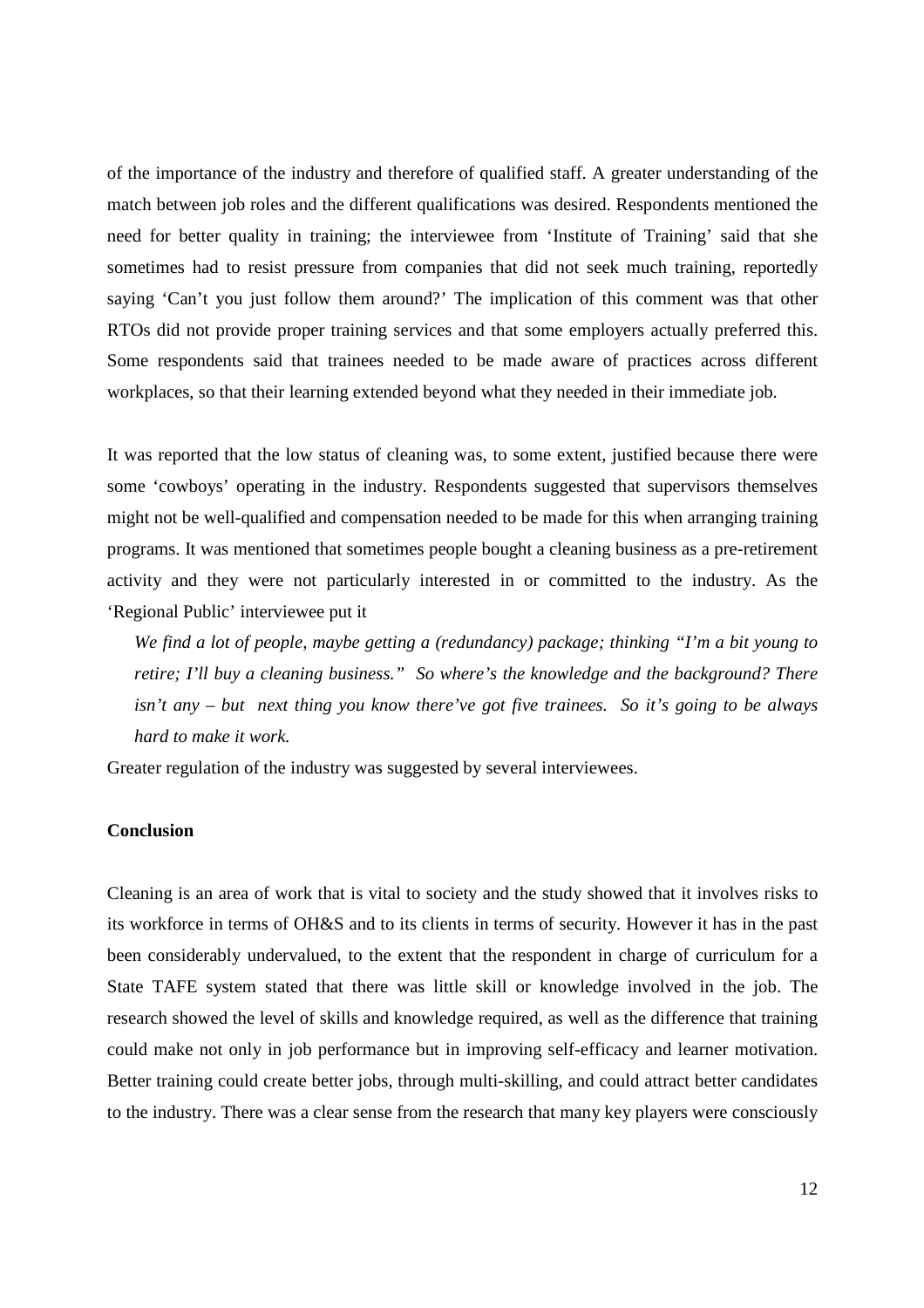working with the traineeship system to increase the status of the cleaning industry and the sense of vocation among its workers. This was in a context where other segments of the industry were responding to pressure from clients by cost-cutting and inappropriate employment practices. However the research also revealed that there might be major stakeholders who were passively if not actively trying to downgrade the status of cleaning training and through this, by implication, the occupation of cleaner. It may be that staff in some public providers, State Training Authorities and intermediary agencies need education about the industry and in particular the level of skills and knowledge required.

## **Appendix - Tables**

## **Table 1: Interviewees**

| Interviewee  | Position                          | Organisation                                                                                                                                                   |  |  |
|--------------|-----------------------------------|----------------------------------------------------------------------------------------------------------------------------------------------------------------|--|--|
| 1.           | Senior officer                    | Business Skills Victoria (BSV) – nominee of CPSISC the<br>national Skills Council                                                                              |  |  |
| 2.           | Committee member                  | Building Service Contractor's Association of Australia<br>(BSCAA) NSW - employer association. Also the proprietor<br>of a cleaning company with 300 employees. |  |  |
| 3.<br>$\ast$ | Senior officer                    | Construction Services Programs, State TAFE - public RTO<br>curriculum manager                                                                                  |  |  |
| 4.<br>$\ast$ | Director, Business<br>Development | Institute of Training – private RTO                                                                                                                            |  |  |
| 5.           | Senior officer                    | NSW, Liquor, Hospitality & Miscellaneous Workers Union<br>$(LHMU)$ – union                                                                                     |  |  |
| $\ast$<br>6. | Traineeship<br>manager            | Big Clean Co (enterprise)                                                                                                                                      |  |  |
| $7. *$       | Senior officer                    | STEP, part of Brotherhood of St Laurence (social welfare<br>organisation) - group training organisation and RTO<br>manager                                     |  |  |
| 8.           | Manager                           | Brotherhood of St Laurence's cleaning enterprise                                                                                                               |  |  |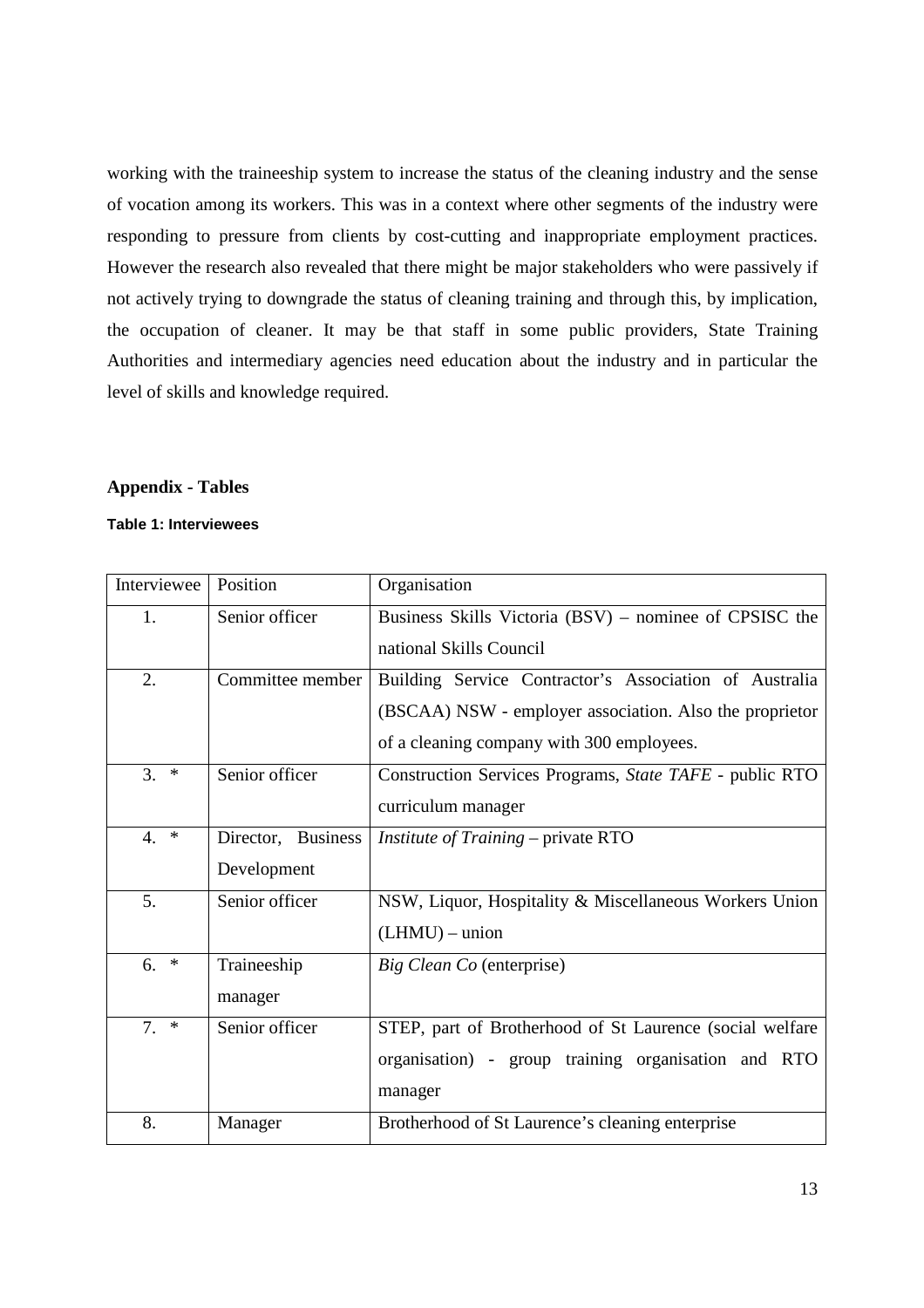| $\ast$<br>9. | Company            | <b>Bill Saunders Cleaning</b>                      |
|--------------|--------------------|----------------------------------------------------|
|              | owner/manager      |                                                    |
| $10.*$       | Long-standing      | <b>Bill Saunders Cleaning</b>                      |
|              | employee           |                                                    |
| $11.*$       |                    | Employee for six   Bill Saunders Cleaning          |
|              | months             |                                                    |
| $12.*$       | Cleaning<br>course | Regional Public RTO serving Bill Saunders Cleaning |
|              | coordinator<br>and |                                                    |
|              | teacher            |                                                    |

Note: names in italics are pseudonyms

\* denotes interviews used for analysis of social construction of skill